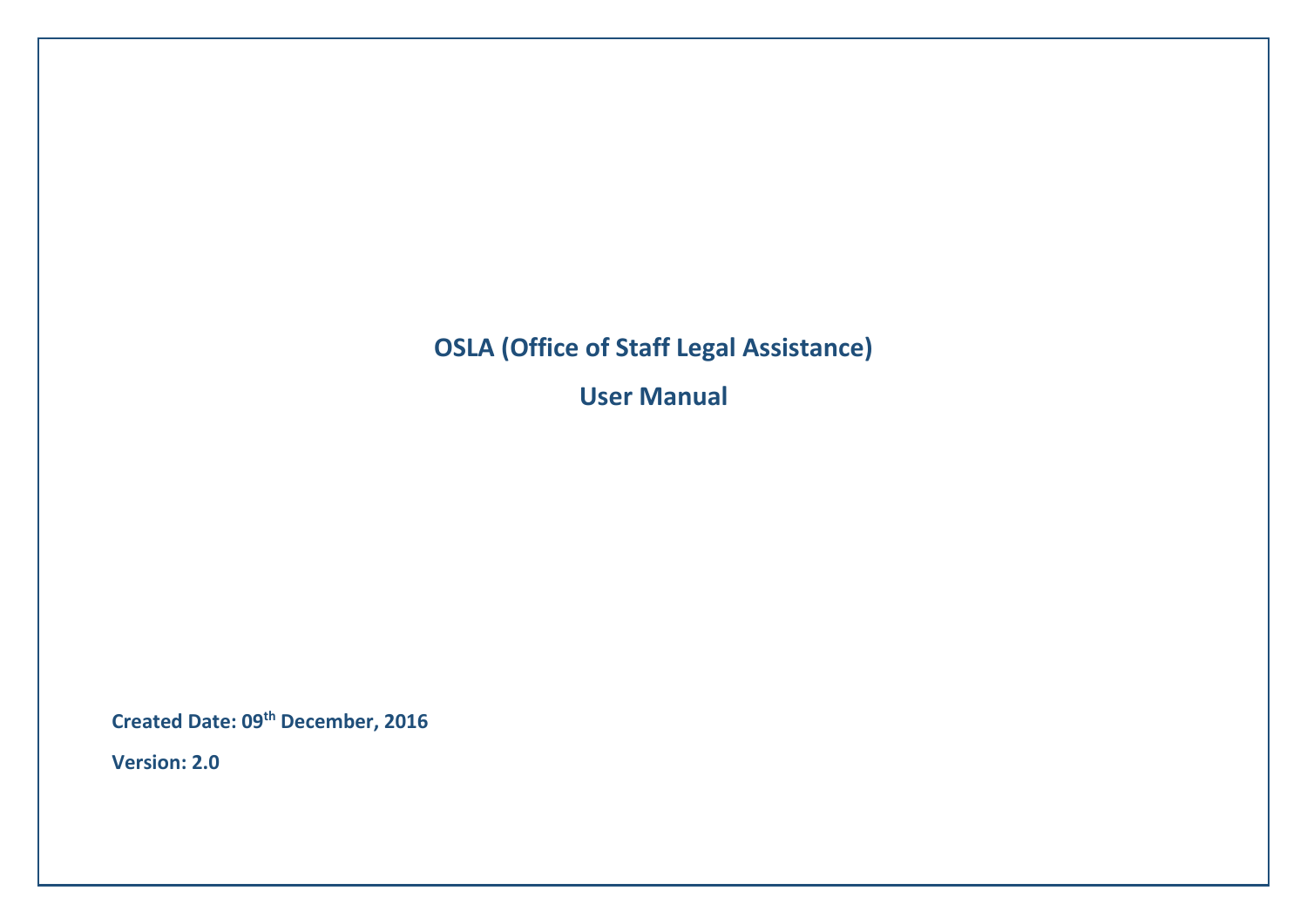# <span id="page-1-0"></span>Table of Contents (Re-generate the TOC after modifications to the document)

# Contents

| $\mathbf{1}$ |  |  |
|--------------|--|--|
| $2^{\circ}$  |  |  |
| 2.1          |  |  |
| 2.2          |  |  |
| 2.3          |  |  |
| 2.4          |  |  |
| 2.5          |  |  |
| 2.6          |  |  |
| 3            |  |  |
| 3.1          |  |  |
| 3.2          |  |  |
| 3.3          |  |  |
| 3.4          |  |  |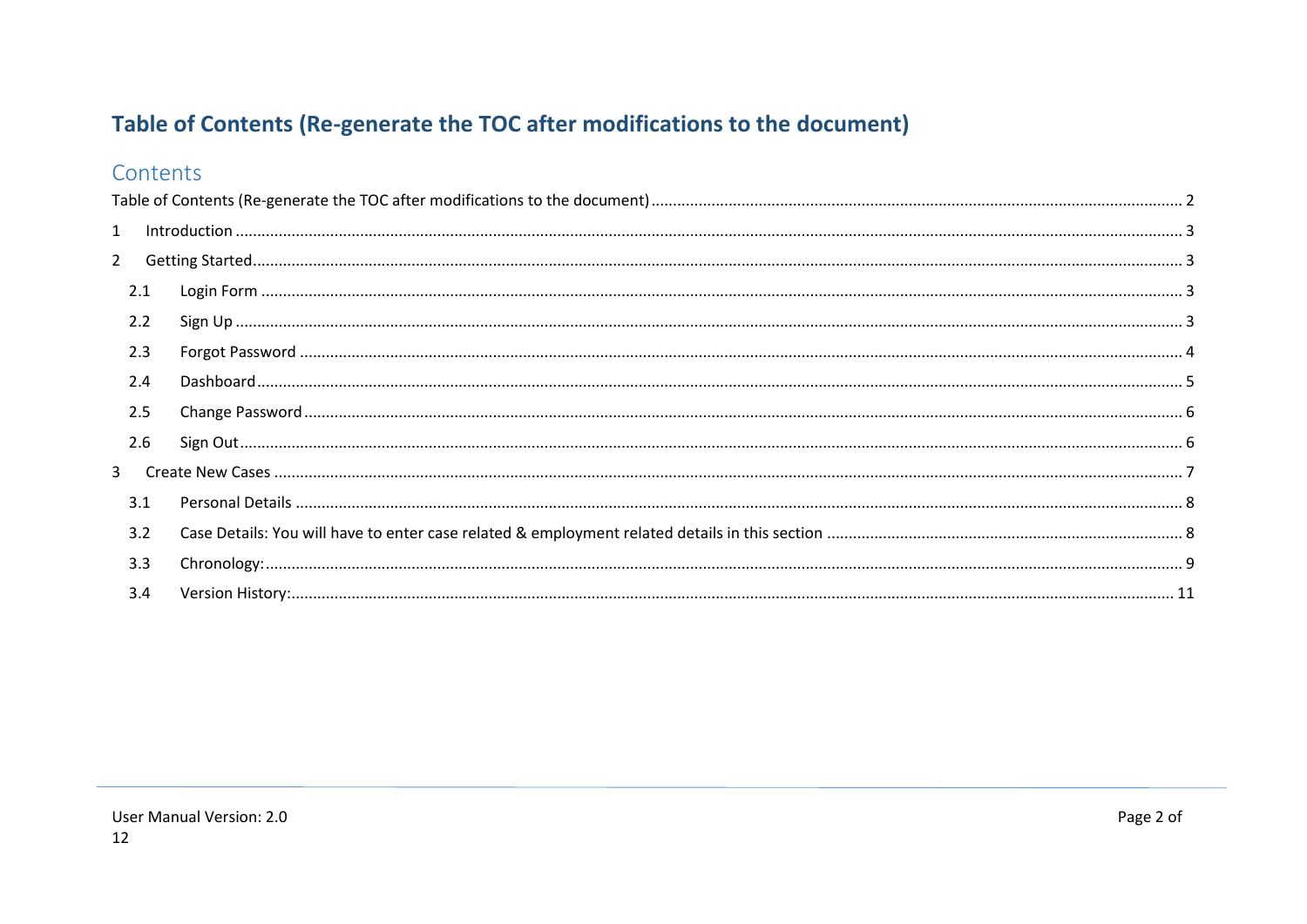# <span id="page-2-0"></span>**1 Introduction**

The purpose of this document is to capture the existing workflow and process, followed from start to finish by all the members of the OSLA staff.

# <span id="page-2-1"></span>**2 Getting Started**

Please Note: UN Logo has been changed for the application. The new logo is as the below screenshot. The left navigation pane color inside the application is now white. Rest of the user guide reflects the old logo and the grey left navigation.



## <span id="page-2-2"></span>**2.1 Login Form**

1. In order to access the OSLA system, you need to enter the <URL> in a web browser, where the below login form will be displayed on the screen



- 2. If you are an existing user enter the Username/Email ID in the respective text box highlighted and the password in the text box after it
- 3. Click on Sign In button after entering your credentials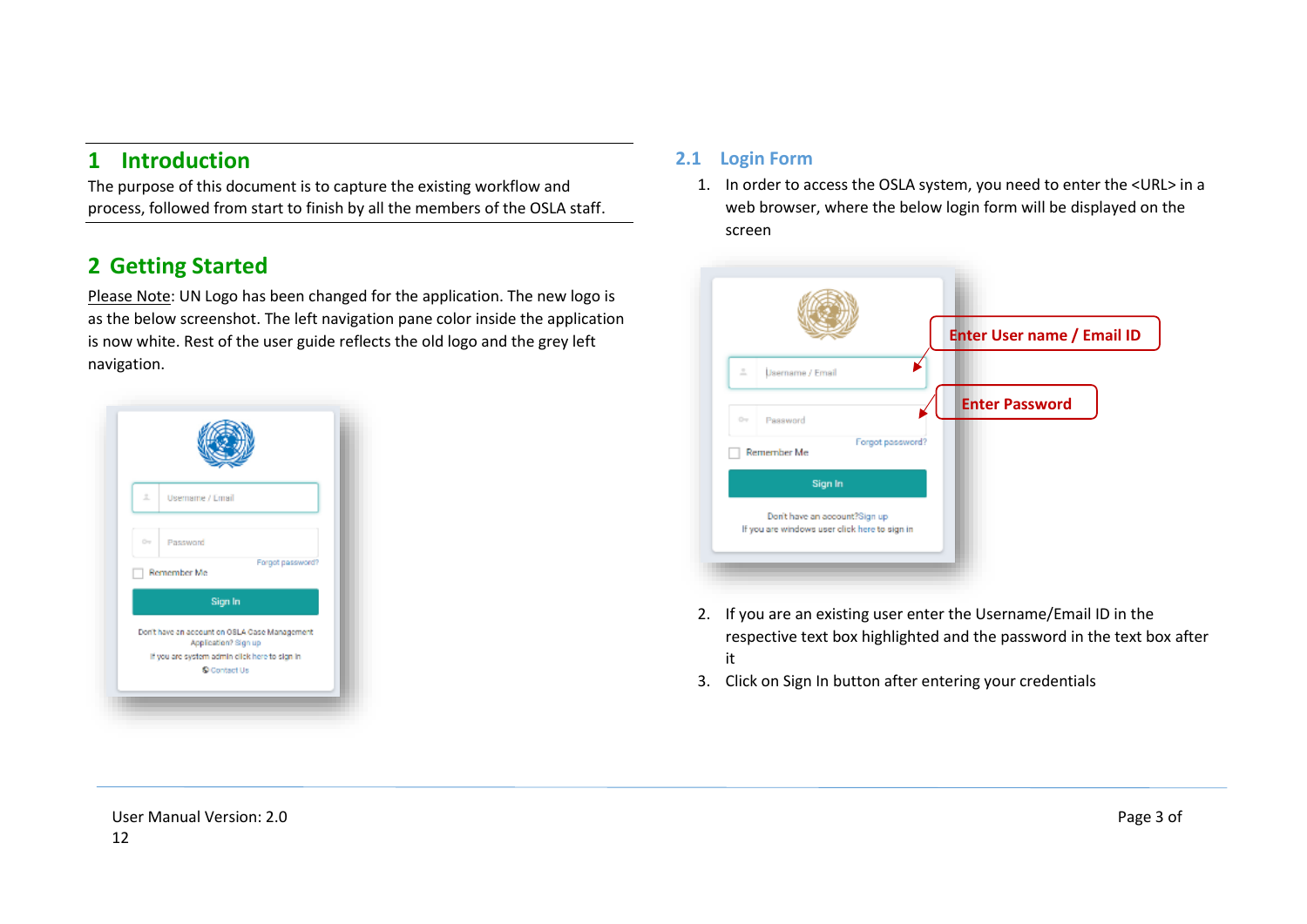#### <span id="page-3-0"></span>**2.2 Sign Up**

| 土    | <b>Jeemame / Email</b>                                                         |                |
|------|--------------------------------------------------------------------------------|----------------|
| $O-$ | Password                                                                       |                |
|      | Forgot password?<br>Remember Me                                                |                |
|      | Sign In                                                                        | <b>Sign Up</b> |
|      | Don't have an account?Sign up<br>If you are windows user click here to sign in |                |

- ◎ Create New User Account **Enter User**  ker Name: 1 **Enter new password** Enter User Name Password:<sup>4</sup> Enter Password **Re-enter password**Strumm Processort!" **Enter Confirm Password Enter First name** First Name: **Enter First Name Enter Last name Last Name Car Last Name Enter Email ID** Email:<sup>4</sup> Enter Email Picture: \* Type the characters in the picture below Ŵ **Enter Characters** The ploture contains 6 characters Characters: \* The Characters Can't see the word? Create User
- 1) If you are a new user, then click on the Sign Up link highlighted above, which will take you to the registration page as shown below
- 2) Enter appropriate Username and Password, First Name, Last Name &
	- Email ID in the respective fields as shown below 3) Then enter the characters displayed in the CAPTCHA image and click on "Create User" button to register
		- 4) You will receive an email notification with the password for you to login
		- 5) Enter the same password along with user name while trying to login

### <span id="page-3-1"></span>**2.3 Forgot Password**

1) If you have forgotten your password, then click on the "forgot password" link highlighted in the following image to set a new password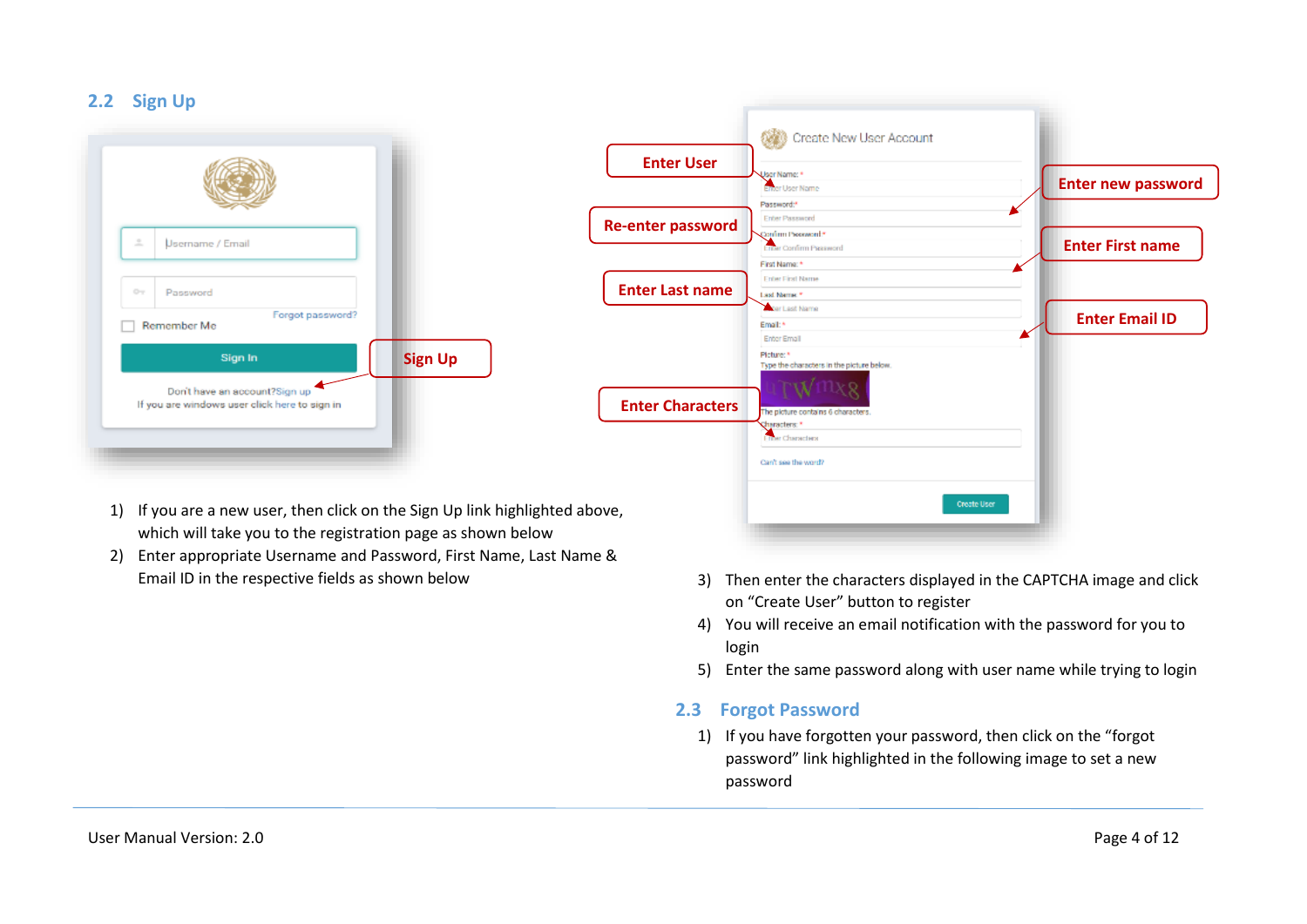| 土             | Username / Lmail                                                               |  |
|---------------|--------------------------------------------------------------------------------|--|
| $\frac{1}{2}$ | Password                                                                       |  |
|               | Forget password?<br>Remember Me                                                |  |
|               | Sign In                                                                        |  |
|               | Don't have an account?Sign up<br>If you are windows user click here to sign in |  |

2) You will be redirected to a new page where you need to enter Username / Email ID as shown below and click on Submit.



3) Once you enter the correct Username / Email ID you will get the following message



- 4) Click on Continue to go back to the Login Form
- 5) You will receive an email notification with your new password
- 6) Enter the same password along with you registered Username / Email ID in the Login Form to login to the Dashboard

#### <span id="page-4-0"></span>**2.4 Dashboard**

**2**

The dashboard gives you an overview of your drafts & cases

| Case Management   | <b>Il Gusea</b> | Cases ( Drafts C) Request for other Staff Members |                 |                        |                       |                           |
|-------------------|-----------------|---------------------------------------------------|-----------------|------------------------|-----------------------|---------------------------|
| Crass New Request | <b>FariNe</b>   | $2-0$ and                                         | : Neduten forum | C. Gase Start Duke     | <b>Considers Date</b> | a Adam                    |
| 22 Gashboard      | <b>MES</b>      | suday disposit                                    |                 | <b>In that 2011 Y.</b> |                       | $\mathbf{r}$ $\mathbf{z}$ |
|                   | <b>MED</b>      | subschemels.                                      |                 | 29. Sep 2017           | 29.86cm3017           |                           |
|                   | 2919            | sada; disascrit - NFU                             |                 | 25 San 2017            | 25 Sup 2017           | $\bullet$ $\prime$        |
|                   | 4917            | saday dhaseah.                                    | <b>MDJ</b>      | 16 Sup 2017            |                       | $\bullet$ . $\prime$      |
|                   | 4916            | saday dhanesh                                     |                 | 16 Sep 2017            | 16 Sep 2017           | $\bullet$                 |

- 1) **User Settings**: You can access settings like About User, Sign Out & Change Password from highlighted drop down link **1**
- 2) **Navigation Pane:** You can create a new case or access the dashboard from the Navigation pane
- **3) All Cases:** You can choose if you would like to view a list of your Drafts or Cases or Requests raised on behalf of other Staff Members,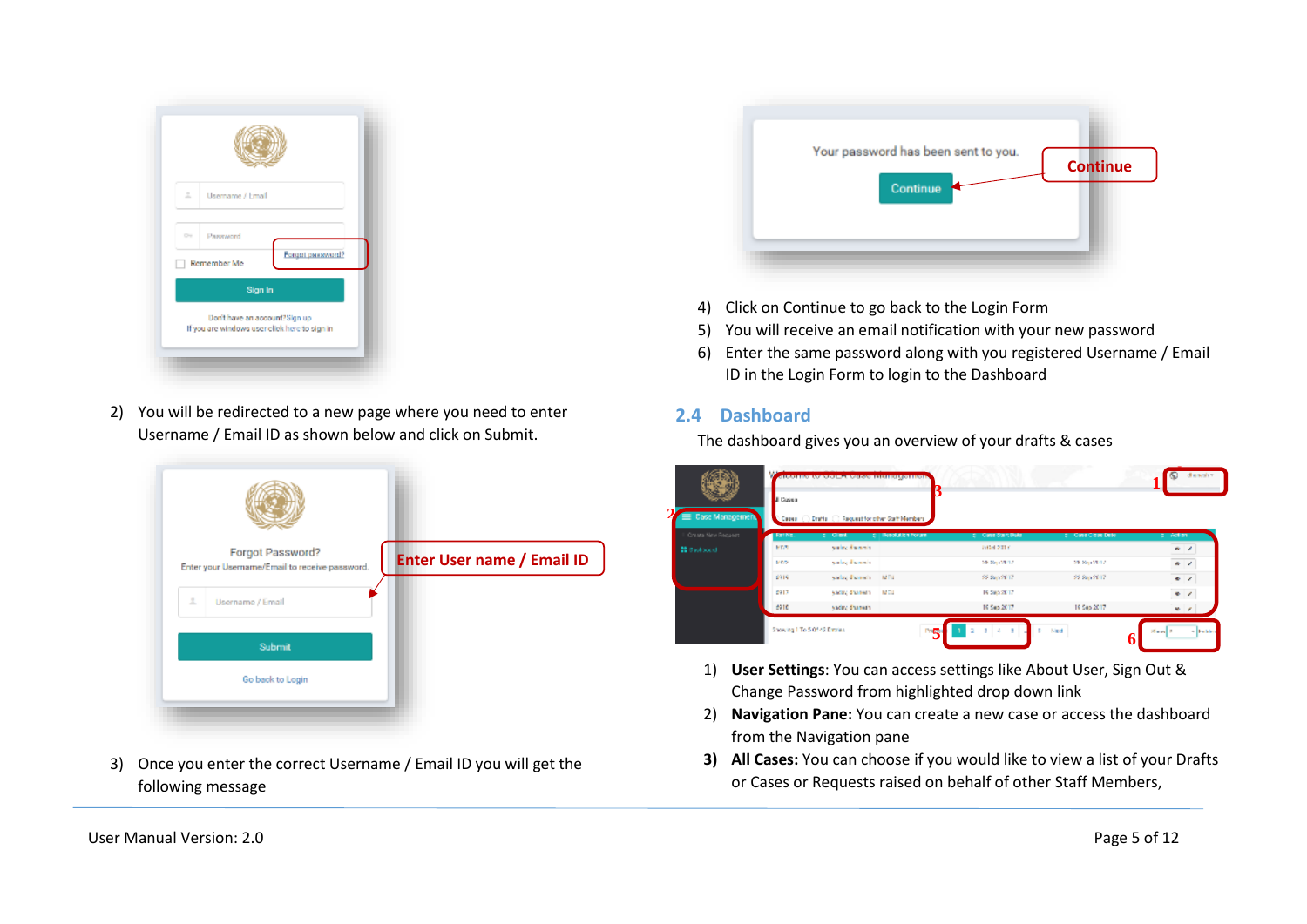selecting the appropriate option. By default "Cases" option is selected and list for the same is displayed below it

- 4) **List:** Once you select an option from the "All cases" link, you can view the list of the respective option here. You can View/Edit an individual record from here too
- 5) **Pages Navigation:** You can navigate to Previous & Next pages from here
- 6) **Entries per page:** You can select number of records per page view from here

#### <span id="page-5-0"></span>**2.5 Change Password**



- 1) Click on your <User Name> drop down link present in the top right corner of the dashboard
- 2) Click on the option of Change Password from the drop down
- 3) A new page with new Password options will open as shown below

#### <span id="page-5-1"></span>**2.6 Sign Out**



- 1) Click on your <User Name> drop down link present in the top right corner of the dashboard
- 2) Click on the "Sign Out" option from the drop down as highlighted above
- 3) Upon successful sign out you will be redirected to the login page



4) Enter your Current Password & your New Password in all the respective fields as highlighted above and click on "change password" button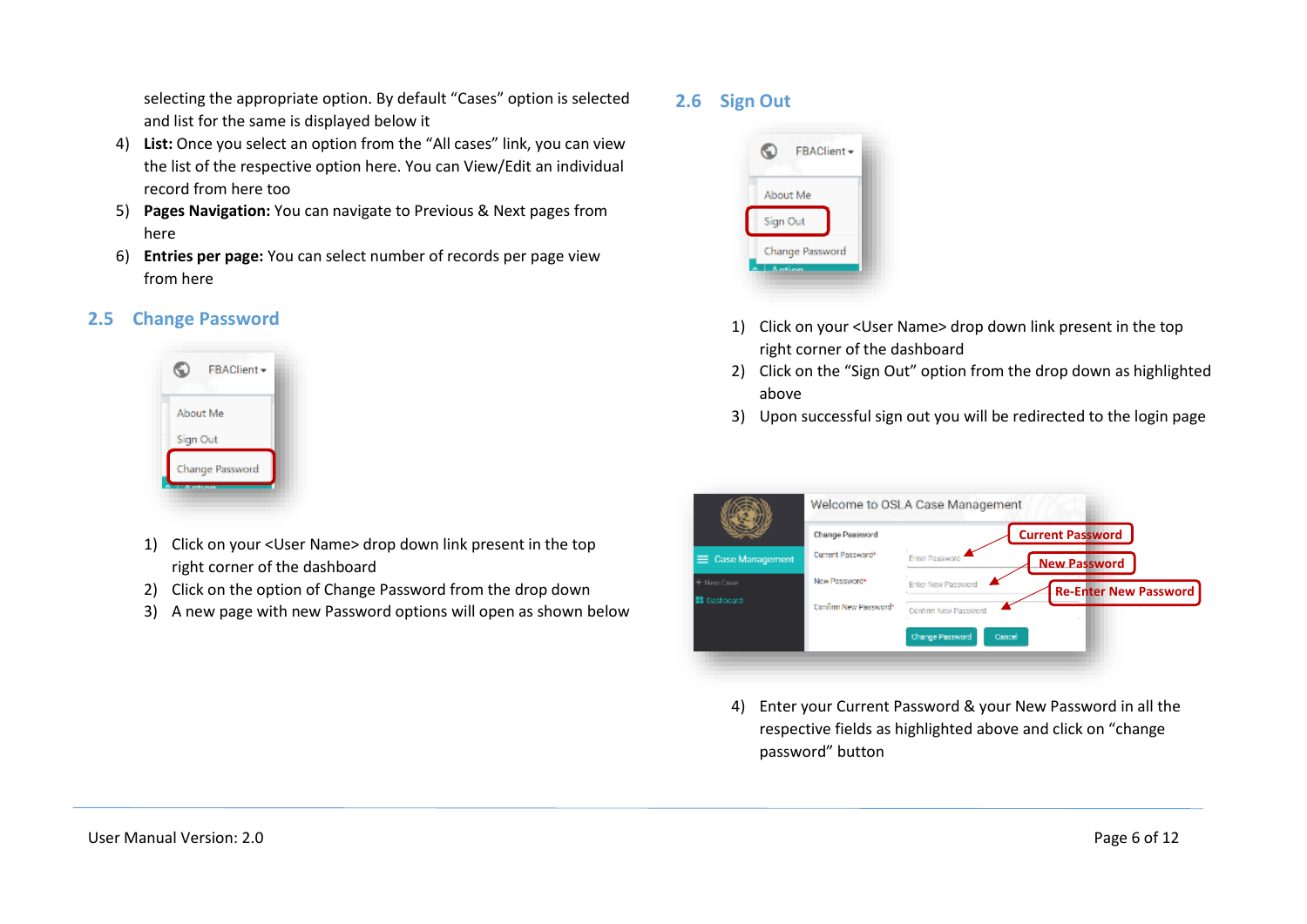# <span id="page-6-0"></span>**3 Create New Cases**

Click on "**+ Create New Request**" link present in the left hand side Navigation pane, which will open the following screen.

| Request Par Assistance                                                                          |                                                                        |                  |
|-------------------------------------------------------------------------------------------------|------------------------------------------------------------------------|------------------|
| Selectrics III.<br>Sm.                                                                          |                                                                        |                  |
| <b>Personal Datails</b>                                                                         | <b>Request Details</b><br>Dream legy                                   |                  |
|                                                                                                 | Ectails OF Steff Member, Toeram Steff Member Or Decoracel Rtaff Member |                  |
| Archore requesting analyticated on (iii)<br>behalf of conflue (home) staff<br><b>Canadian T</b> |                                                                        |                  |
| Firmly Nation(c) 1                                                                              | potter                                                                 |                  |
| <b>Grey Schedule</b>                                                                            | thereds                                                                |                  |
| <b>Balle of Nich +</b>                                                                          | засновит                                                               |                  |
| <b>IBI Index Manhassis</b>                                                                      | 45400 / SHOULD AVENUE OF FOREST AND CHARGES OF A CONTRACTOR            |                  |
| Gordon <sup>1</sup>                                                                             | reals                                                                  | $\mathbf{r}$     |
| <b>Extra on Data</b>                                                                            | 1011/0815                                                              | ×.               |
| UNION Number                                                                                    | 40-89 PERSON WAS ARRESTED FOR A \$50 PERSONAL DRUG AND STRUCTURES.     |                  |
| <b>Nickelairty</b>                                                                              | sales schools.                                                         | v                |
| <b>Executional Edit</b>                                                                         | DATEST                                                                 |                  |
| Contact Information (OTPwscan Filling Dut Form)                                                 |                                                                        |                  |
| Maling Actives                                                                                  | ABBLICKS.                                                              |                  |
| Personnel Adorse                                                                                | 2103 Legans Street                                                     |                  |
|                                                                                                 |                                                                        |                  |
| <b>How Plaza</b>                                                                                | 45054554054054054550546540540540540545540540<br>180                    |                  |
| Werk Project                                                                                    | 0301308-0902912245109012309400861                                      |                  |
| Melvie Phone                                                                                    | \$425430450454304                                                      |                  |
| For                                                                                             | stivitivitar                                                           |                  |
| City 1                                                                                          | chewing ideoption can                                                  |                  |
| Ahemittive Limail                                                                               | abgunarg                                                               |                  |
| Time Zone                                                                                       | (EM104-00) Marde True (Servaki)                                        | ٠                |
|                                                                                                 |                                                                        | $\mathbf{A}$ and |
| o zate zágo zadrobajec i nátež                                                                  |                                                                        |                  |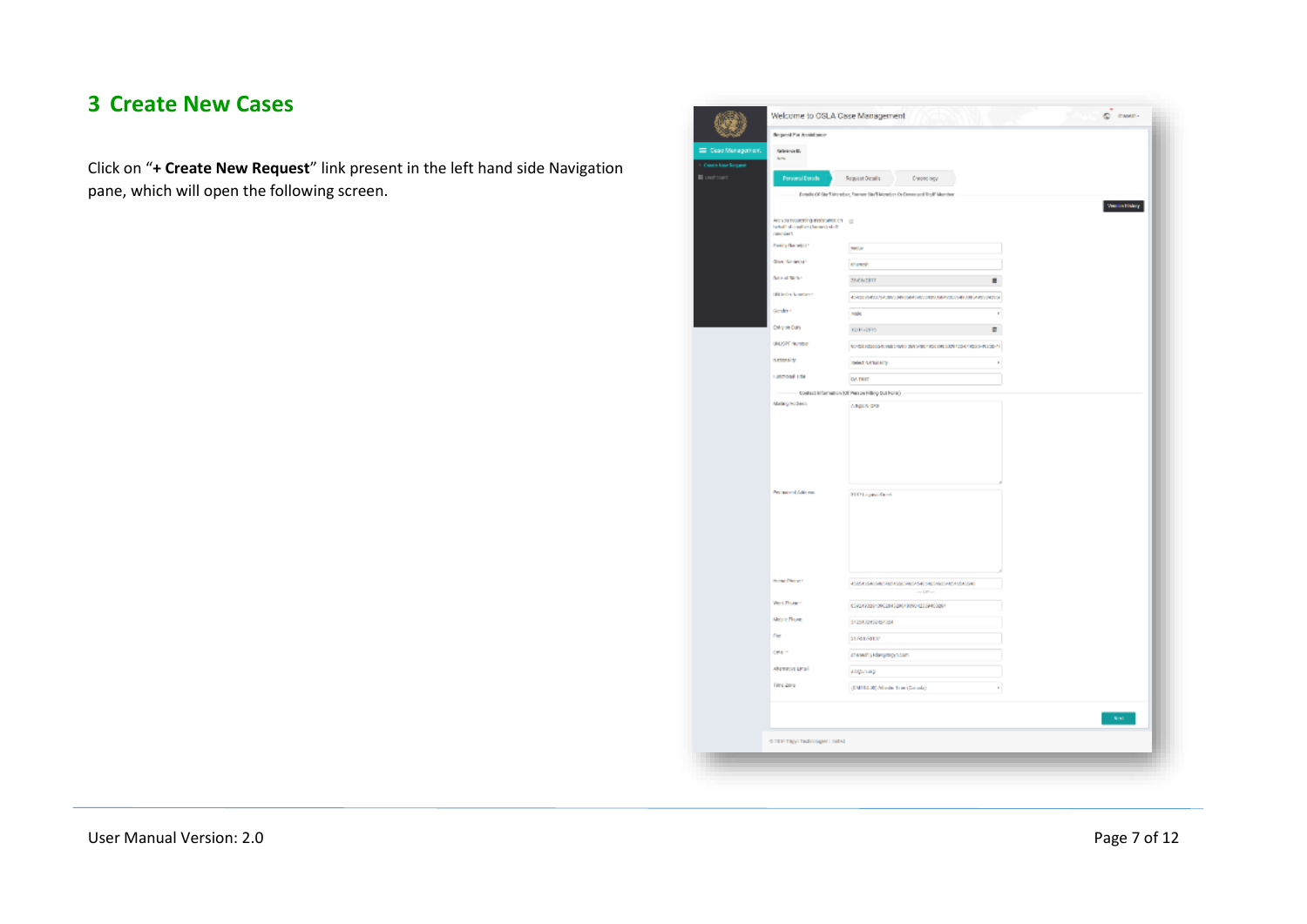This page is divided into 3 sections: **Personal Details**, **Case Details**, and **Chronology**.

In the view mode, the form can be traversed by clicking on the section headers.

In the edit mode, you need to click on "Next" and "Prev" buttons to traverse through the form.

#### <span id="page-7-0"></span>**3.1 Personal Details**

- 1) You will have to enter personal details in this section, out of which the star marked fields need to be compulsorily filled in order to move forward to the next section
- 2) Click on Next once you fill out all the required details.
- 3) If you are filling the form for other staff member, check the check box for "Are you requesting assistance on behalf of another (former) staff member?" This will empty all the prepopulated fields. You will have to enter personal details in this section, out of which the star marked fields need to be compulsorily filled in order to move forward to the next section.

## <span id="page-7-1"></span>3.2 **Case Details:** You will have to enter case related & employment related details in this section

| Request: For Assistance                                                                                               |                                                               |
|-----------------------------------------------------------------------------------------------------------------------|---------------------------------------------------------------|
| <b>Dox Management</b><br>Release (O)                                                                                  |                                                               |
| MW                                                                                                                    |                                                               |
| <b>Fire and Details</b><br>Personal Details                                                                           | Chranology                                                    |
| Case information                                                                                                      |                                                               |
| Hara you previously portacted 051.87                                                                                  | ٠                                                             |
| Reasonate the decision or action you wish to content                                                                  | Please enter the decision to context.                         |
| Who Took The Becleion Or Action You Viou of Like To Duestion Or Challenge? @                                          |                                                               |
| Decision moting Endity<br>(who took the contents oppositely)                                                          | bried the tridly that took the Contested Denision<br>٠        |
| Employment Information. At Time Of Contested Destator @                                                               |                                                               |
| employing entity of staff Monitor *<br>October patron of control to                                                   | Select your Current Employment Endity.<br>r                   |
| big station!                                                                                                          | <b>Date: Duty Station</b>                                     |
| <b>SIV</b><br>Continent / Region *                                                                                    |                                                               |
|                                                                                                                       | Select the Continent or Region for the Entity of Employm      |
| Dontract Type *                                                                                                       | Below! Type of Donk and at linne of our tested decision + 100 |
| Colegory / Dance / Chg +                                                                                              | BOOSTCROSCY BOOSTCRIDE V BOOSTCRIP P                          |
| Durrent Employement Status*                                                                                           | ٠                                                             |
|                                                                                                                       | Due triffs craptcyed by the UM<br>٠                           |
|                                                                                                                       | <b>Britist</b><br>٠                                           |
|                                                                                                                       | Former Staff Member                                           |
| Do you have an immediate deedline?                                                                                    | $\hfill \square$                                              |
| If OSLA is in a position to provide Legal Representation,<br>de you authorize the chief of GSLA to uppoint counsel on | 89                                                            |
| your behalfte.                                                                                                        |                                                               |
| Have you coprosofted the Onfourishman, your managers or<br>other parties to seek informal resolution of this metter.  |                                                               |
| Hease provide data is in your chronology in the next tab.<br>Today's large                                            |                                                               |
|                                                                                                                       | 18/10/2017                                                    |
|                                                                                                                       |                                                               |
| Park<br><b>COMP</b>                                                                                                   | Ned<br>m.                                                     |
|                                                                                                                       |                                                               |
| 0.2015 triger technological inited                                                                                    |                                                               |
|                                                                                                                       |                                                               |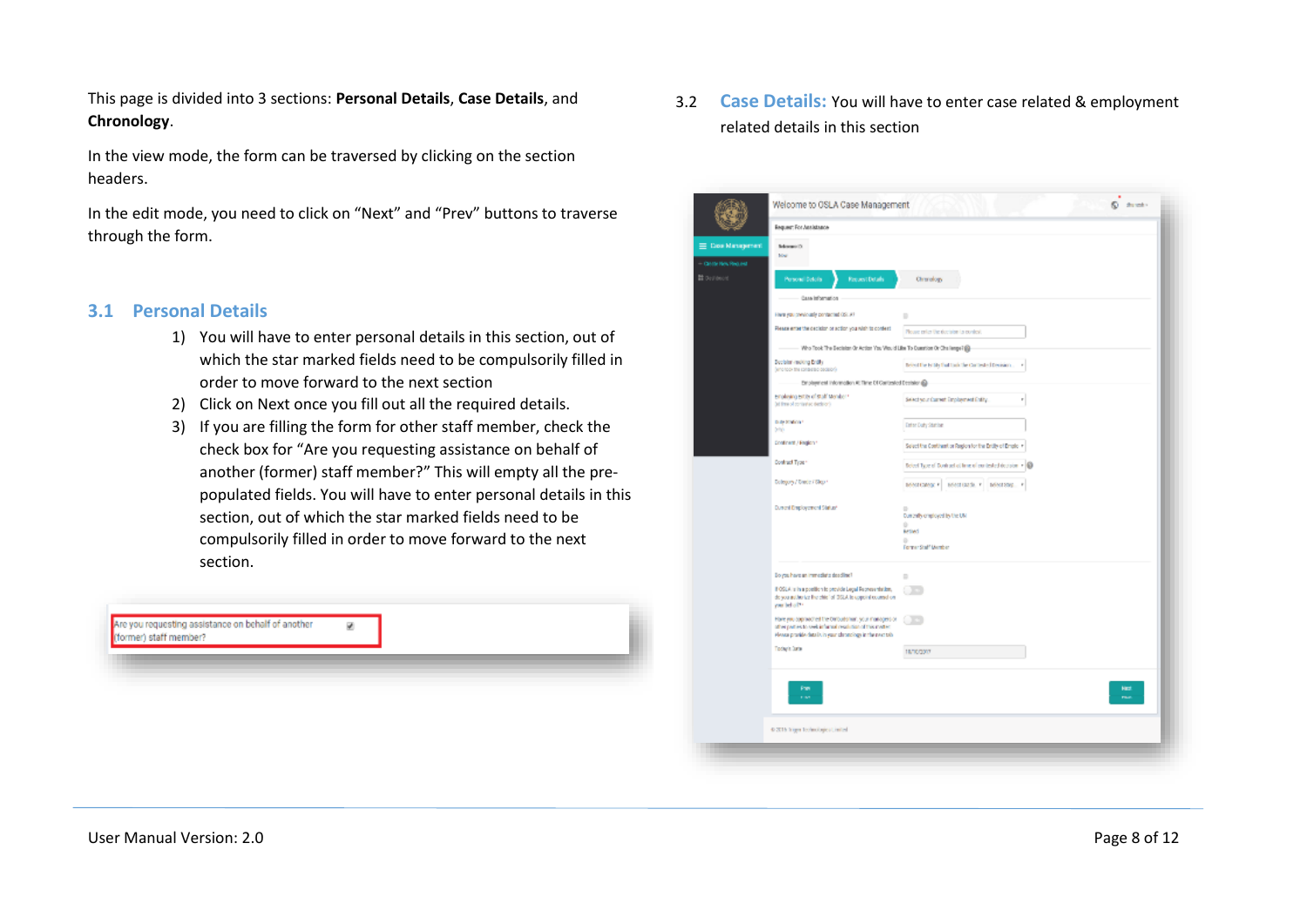To enter retiree information, select Retired in the Current employment status. If you are currently employed with UN, you will need to enter" Current Employment Information".

It is mandatory to Select "Yes" to authorize the Chief Officer to appoint a Counsel.



### <span id="page-8-0"></span>**3.3 Chronology:**

- 1) You can record any event with the associated case in a chronological order by uploading any supporting document for the event in this section.
- 2) There can be only one document uploaded per event



3) Click on the above highlighted "Event" button to upload & record an Event in the pop window as shown below



- 4) Enter the Date when the Event occurred in the Date field
- 5) Describe the event in the Description field
- 6) Click on "Choose File" button to choose a file to upload from your system
- 7) Click on "Add" button to upload the file
- 8) Similarly, if you want to upload any additional files, click on the Additional Documents button present in the Chronology section as shown in earlier image
- 9) You will get a Pop up as shown below, click on the "Choose File" button and select the document to be uploaded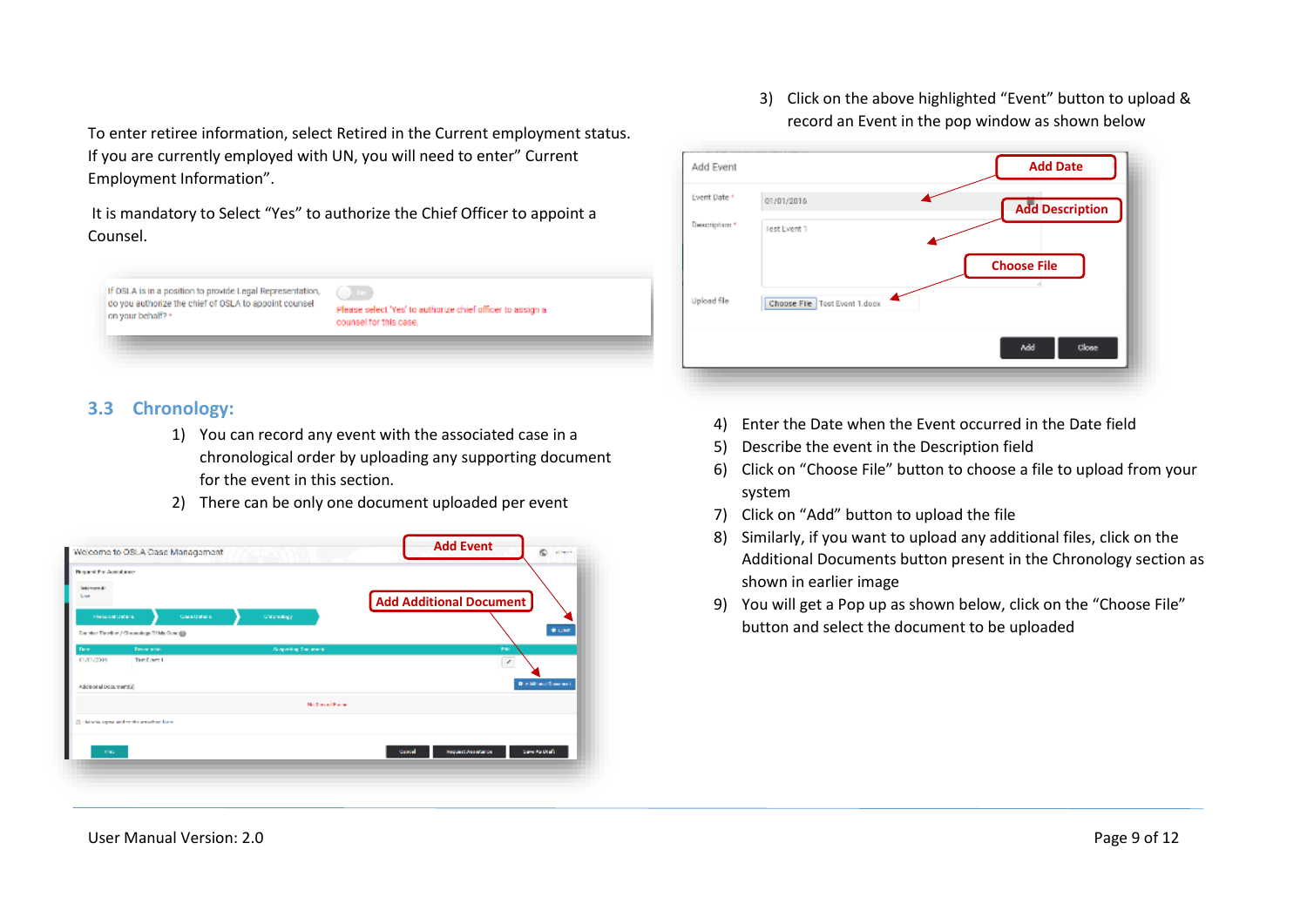| Add Additional Document | <b>Choose File</b>         | $\mathcal{R}$ |                                                           |                           | Welcome to OSLA Case Management                                     |                                                                                        |                                                          | Edit                           | C desides                                              |
|-------------------------|----------------------------|---------------|-----------------------------------------------------------|---------------------------|---------------------------------------------------------------------|----------------------------------------------------------------------------------------|----------------------------------------------------------|--------------------------------|--------------------------------------------------------|
| Additional Document*    | Choose File No file chosen | <b>Upload</b> | Case Management<br><b>Dashboard</b> + Grade Real Degreed. | All Capago                |                                                                     | a Gass Blish Official further and Members Historical Members (India)<br>-------------- | --------------                                           | <b>View</b><br>140211-0122-012 |                                                        |
|                         | Upload<br>Close            |               | <b>II</b> Dashboard                                       | 43.60<br>718 dc<br>12.912 | ---<br>dhaankaalo<br>distant sales<br><b><i><u>BREEZARD</u></i></b> | ARCE:<br><b>Control Fourness densitions</b>                                            | 24 Aug 2018<br>24 Aug 2018<br><b><i>MARKET CARDS</i></b> |                                | $\frac{1}{\sqrt{2}}$                                   |
|                         |                            |               |                                                           | $-0.001$<br>(11/1)        | distant sales<br>distant and re-                                    | 100410                                                                                 | 17 Apr 2018<br>12 Mar 2013                               | 250 May 21:18                  | $x + 1$<br>$\bullet$ - $\prime$<br>$\theta$ / $\theta$ |

- Click on the "Upload" button to add the file to records **Note:** Please note that the documents added cannot be deleted later, hence only appropriate ones should be uploaded. Also the additional documents should be appropriately named before uploading, in order to describe the document properly.
- 11) At any point in time while filling out the form if you need to go back to the previous sections, click on "Prev" button as shown in the following image

| <b>Cars</b>            | Description                                 | Supporting Document               | <b>Dige</b>              |
|------------------------|---------------------------------------------|-----------------------------------|--------------------------|
| manpath                | <b>Latitude 1</b>                           |                                   | $\overline{\mathcal{E}}$ |
| Additional Document(S) |                                             |                                   | · Additional Document    |
|                        |                                             | No Nemad Francis                  |                          |
|                        | III linesty ages and to the effector. Join- |                                   |                          |
| Hory                   |                                             | <b>Report Searchman</b><br>Canad. | <b>Save As Doll</b>      |
|                        |                                             |                                   |                          |

- 12) You can save the entire form as draft if you want to fill out any case specific information at a later point in time by clicking on "Save as Draft" button
- 13) You can view the form details from the dashboard. Click on the Dashboard option from the left hand side navigation pane as shown below
- 14) You can view or edit draft by clicking on the respective buttons as shown above
- 15) If you have completely filled out the form and want to submit it to OSLA staff, click on the "Request Assistance" button. This will open the Consent Form. For the successful submission of your request, read the Consent Form and click on "I Agree" button.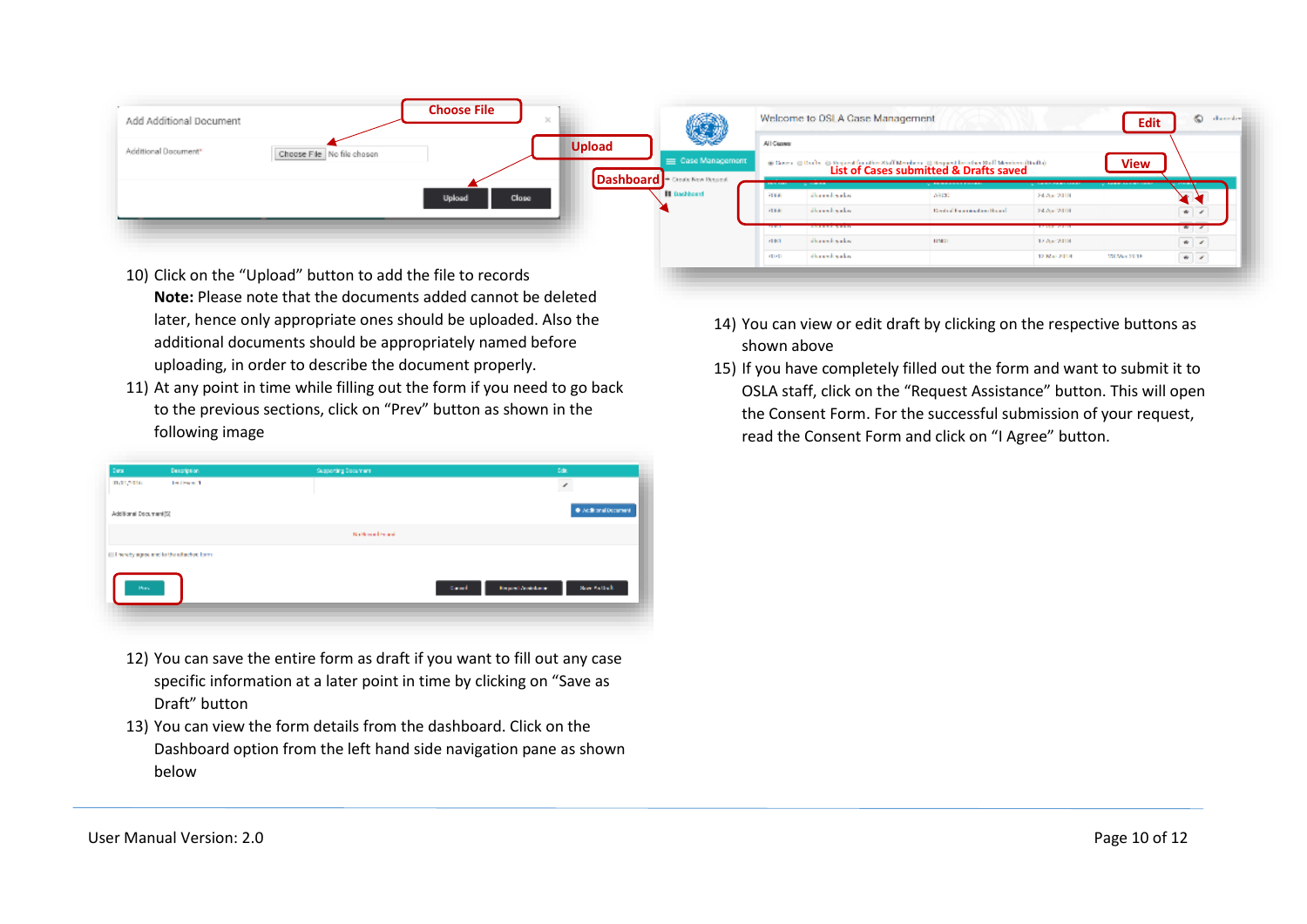

16) Please note once you submit the case to OSLA staff, you can't make any changes to the "Case Details" section. You will be able to edit the "Personal Details" section and be able to add Events & Additional documents any time in future after submitting the respective case.

### <span id="page-10-0"></span>**3.4 Version History:**

1) You can track any changes made to the personal details or Case Details section by clicking on the "Version History" as highlighted in the following image

| <b>Personal Details:</b> | <b>Case Details</b>                                                   | Catalogy |                   |
|--------------------------|-----------------------------------------------------------------------|----------|-------------------|
|                          | Details Of Btaff Member, Former Btaff Member Or Ceceased Btaff Member |          |                   |
|                          |                                                                       |          | <b>Weighthing</b> |
| her lytheration          | test familiensme.                                                     |          |                   |

2) The following popup window opens up, where you can click on the 'View More' option highlighted in the following image to view the details of the version

| Version Nordore | <b>Plan Henry</b> | <b>Tard Nower</b>    | <b>Disk-Til Refin</b> | <b>Soles Manders</b> |       | Concert House Telephone: | Medi Telephone | <b>Modified By:</b> | <b>Modive Rake</b> | <b>The Comment of Street</b> |
|-----------------|-------------------|----------------------|-----------------------|----------------------|-------|--------------------------|----------------|---------------------|--------------------|------------------------------|
| 5.3             | lead control      | their lands, succes- | 11/21/15/01           | 10.05                | Mide. | 冷凝器                      | 100,500        | allered.            | 14/12/07/15        | West Marie.                  |
| 1.1             | land manual.      | tool family name.    | 11/21/19:01           | 10/10/1              | Make  | 月光性                      | 100.708        | alord.              | 10912-01213        | View Maria.                  |

3) The Version History window for the Personal Details page looks like as shown in the below screen

|                          |                    | <b>Go to Previous Page</b>  |
|--------------------------|--------------------|-----------------------------|
| <b>Wraigh History</b>    |                    | <b>Co To Fernisson Page</b> |
| <b>Drainland</b>         | tast tems          |                             |
| Load Haras               | tast family concer |                             |
| <b>District Grib</b>     | 01/21/1991         |                             |
| Center                   | Islala             |                             |
| Date of Line             |                    |                             |
| <b>Index Nordon</b>      | 195280             |                             |
| <b>UUCY Surber</b>       |                    |                             |
| <b>Hallwood</b>          |                    |                             |
| <b>Northweiter</b>       |                    |                             |
| Address                  |                    |                             |
| <b>Finish and School</b> |                    |                             |
| <b>Mail Telephone</b>    | 28/799             |                             |
| Horse Telephone          | 736546             |                             |
| <b>California</b>        |                    |                             |
| Bev.                     |                    |                             |
| <b>Crash</b>             | <td></td>          |                             |
| Alternation formal       |                    |                             |
| Tow Term                 |                    |                             |